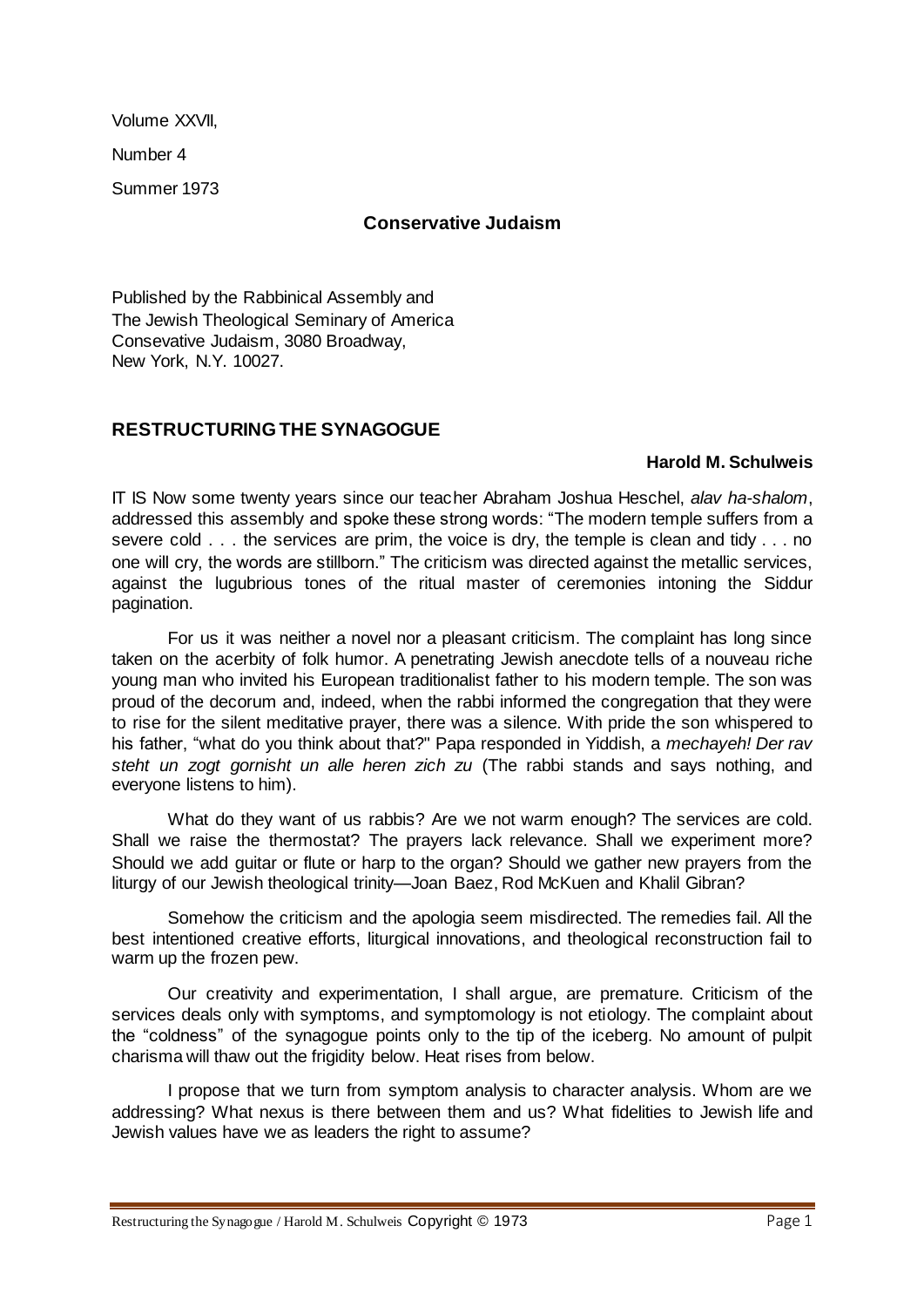We are confronted with a new character ideal, with a radically different kind of Jew, the newest sociological phenomenon in our history. We face the emerging "psychological Jew." Our rhetoric, our allusions, our claims presuppose a set of experiences, values and basic categories which, in fact, belong to another Jewish typology. We appeal to "God, Torah and Israel" and experience the shock of non-recognition when the triadic sancta are addressed to our new audience. We sense vaguely that we have lost the power to bind and to loosen, to move our people, to seriously affect their behavior.

Out of frustration, we may scapegoat our audience, and murmur at their ignorance or indolence or apathy. More often, we turn our complaints inwards, against ourselves. We begin to doubt our competence, to question the adequacy of our charisma, our ability to lead. Once again we have fallen back on symptoms.

\_\_\_\_\_\_\_\_\_\_\_\_\_\_\_\_\_\_\_\_\_\_\_\_\_\_\_\_\_\_\_\_\_\_\_\_\_\_\_\_\_\_\_\_\_\_\_\_\_\_\_\_\_\_\_\_\_\_\_\_\_\_\_\_\_\_\_\_\_\_\_\_\_ *Harold M. Schulweis is Rabbi of Congregation Valley Beth Shalom in Encino, California, and teaches philosophy at the University of Judaism.* This paper was originally given at the Rabbinical Assembly Convention, May 9, 1973 at Grossinger, New York.

### **the religious typology**

MOST OF US ARE FAMILIAR with two Jewish typologies: the religious Jew and the ideological Jew. They are wholly other than the psychological breed. My grandfather was a religious Jew. The repertoire of his responses was informed by the wisdom and ethics of his community. No act was too trivial or too private to escape the impress of communal approbation or opprobrium. From *nagel vasser* to the order of putting on and lacing his shoes, every gesture responded to a communal norm. The right shoe first, for "*the right hand of the Lord doeth valiantly*;" the left shoe laced first as a mnemonic for binding the phylacteries of the arm.

The rhythm of his private life was synchronized by the three prayer coordinates of communal prayer: *shacharit, minchah, maariv*. For my *zayde* "too early" referred to the community's time limit. P.M. and A.M., for him, meant "*post-maariv*" and "*after minchah*." Erev Shabbat, my grandfather was transformed into a Thomas Alva Edison, winding a cord around the key of his alarm clock which in turn was twisted around an electric bulb, an ingenious "*shabbos zayger*." Saturday night he was a Galileo looking to the heavens for a sign from the stars which would permit him to smoke again.

My grandfather enjoyed the therapeutic power of his community of faith. When my grandmother grew ill, the synagogue authorities offered a prayer whose very formula embraced the community. "May she be healed together with all the sick of Israel." When she died, the vocabulary of consolation was again tied to the community. "May God comfort you together with all the mourners of Zion and Jerusalem." When the festival of Sukkot penetrated the seven days of mourning, my grandfather's rabbi had only to remind him, *haregel mevatel gezarat shivah*—"the festival cancels the seven-day mourning period," and he abided by the norm. No resentment was felt, no protestation that the community was interfering with his private sorrow. He knew that the immortality of his wife was linked with the eternity of her people: *ain ha-zibbur* met, a community does not die. That kind of Jew is a rarity in my congregation. I am not my grandfather's rabbi.

### **the ideological Jew**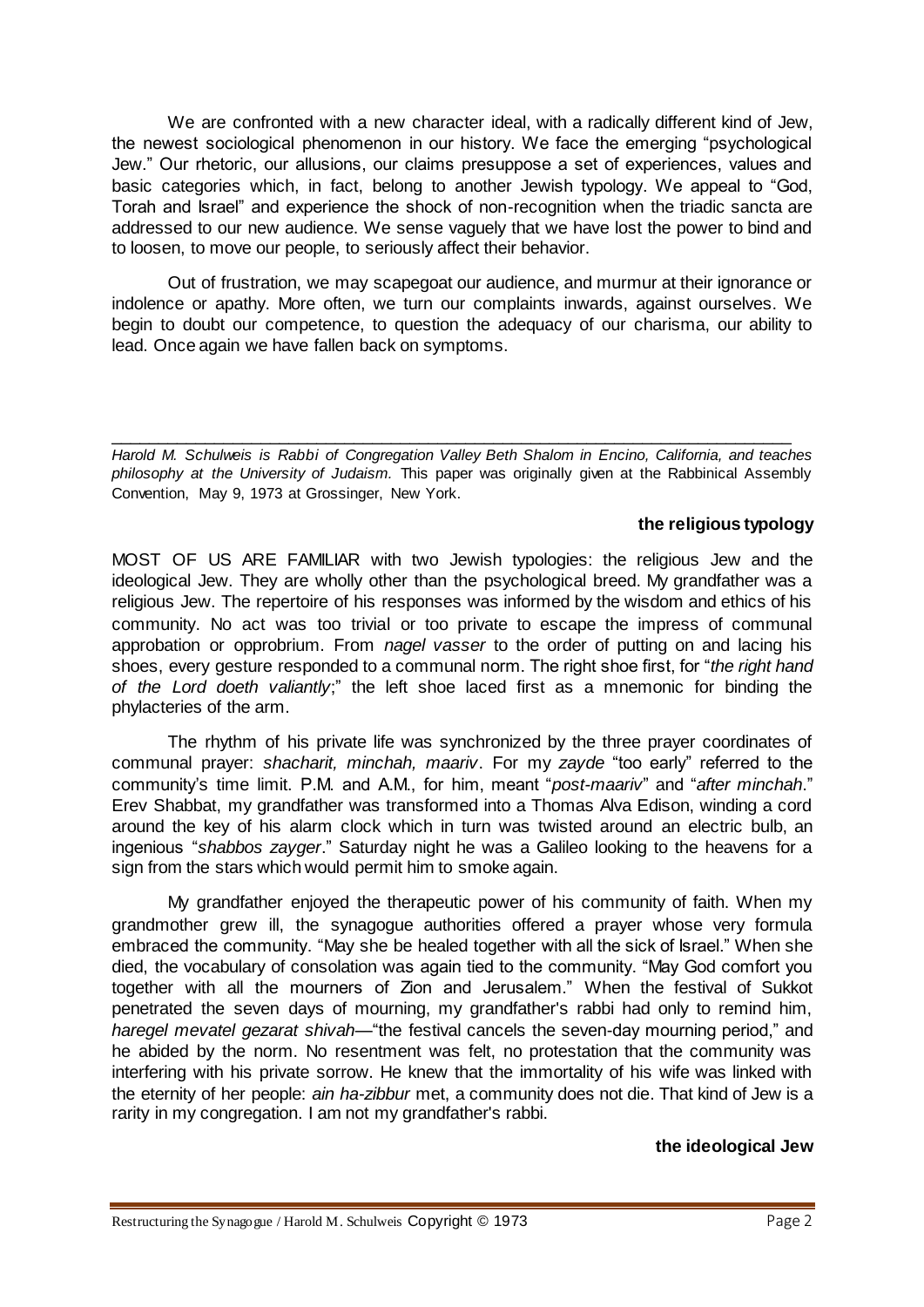THE OTHER TYPOLOGY with which we are acquainted has rejected the sanctions and proscriptions of the rabbinate. The *issur-heter, kosher-treif* dicta are, for the ideological Jew, the language of ritual claustrophobia. For him, the metaphors of *meshiach, techiat ha-metim, gan* Eden, *im yirtzeh hashem* only manifest Jewish impotence, innocence, acquiescence. The ideological Jew may be a Zionist or Socialist, a Bundist or atheist. His heroes are not the rabbis, but secular figures—Zhitlowsky, Jabotinsky, Dubnow, Ahad Ha-Am, Ber Borochov.

However different from the religious Jew, the ideological Jew shares with him an ultimate fidelity to the Jewish community. The speaker cries out dos *Yiddishe volk*, the will of the people to exist, and the cry resonates in the soul of the ideological Jew. In common, both typologies respond to the corporate needs and voice of the Jewish people. Their leaders can appeal to the survival and community of the people. They can make claims upon the religious and ideological Jew.

## **the psychological Jew**

THE PSYCHOLOGICAL JEW is "sui generis." He is radically different from the other familiar types. He is on principle a privatist. For this post-religious, post-ideological Jew, all community is suspect. He may not have read Freud or Marcuse or Norman O. Brown, but a meta-psychology has filtered clown to warn him that civilization is repressive. Psychological wisdom counsels that community, whether in the shape of religious faith or political ideology. robs him of his private satisfactions, his privacy and individualism. In our times, tie danger to ourselves comes from the suffocating demands of community. And while community in part is useful, it must be kept at a safe distance lest it drain our energies and desiccate our joys.

Consider the religious community. It holds claims on what we eat, where we eat, when we eat; when we fast and when we feast; when and who and where and how we many; when and who and where and how we mourn. Consider the secular community. Its ideology calls for sacrifices in the name of "classless society," "the proletariat," "the ingathering of the people," "redemption of the land." The ideological community, no less than the religious community, presses for commitment. And commitment is precisely what the psychological Jew, the special case of the psychological man, seeks to escape. As the salmon said to the hen, when the latter invited him to dine at an inn featuring lox and eggs, "I must decline, dear hen. For from you they only want a contribution, from me they want a commitment."

The emerging privatist has accepted this meta-psychological wisdom as a way to achieve his salvation. His posture is that of detachment from the draining enthusiasms of the community. Fear of being absorbed by the community has extended to marriage and the family. The popular and sophisticated arguments for relationships without the burden of commitment and responsibilities are extensions of self-conscious privatism.

# **the psychological Jew and the synagogue**

HE MAY JOIN the synagogue. But his affiliation is not motivated by religious or ideological faith. There are "psychological" advantages in joining. It is good for the child to celebrate his rites of passage. It is wise for him to identify with a group. The psychological Jew of the seventies is not the assimilationist Jew of the thirties. His reality principle accepts the fact of anti-Semitism, and he knows that all efforts to cut his nose to spite his fate are wasteful. The fear of being discovered is too enervating.

Psychological wisdom, not communal loyalty, leads him to join a negative community. For even in affiliation, he is a Jew by double negation, /i.e., he is not not a Jew.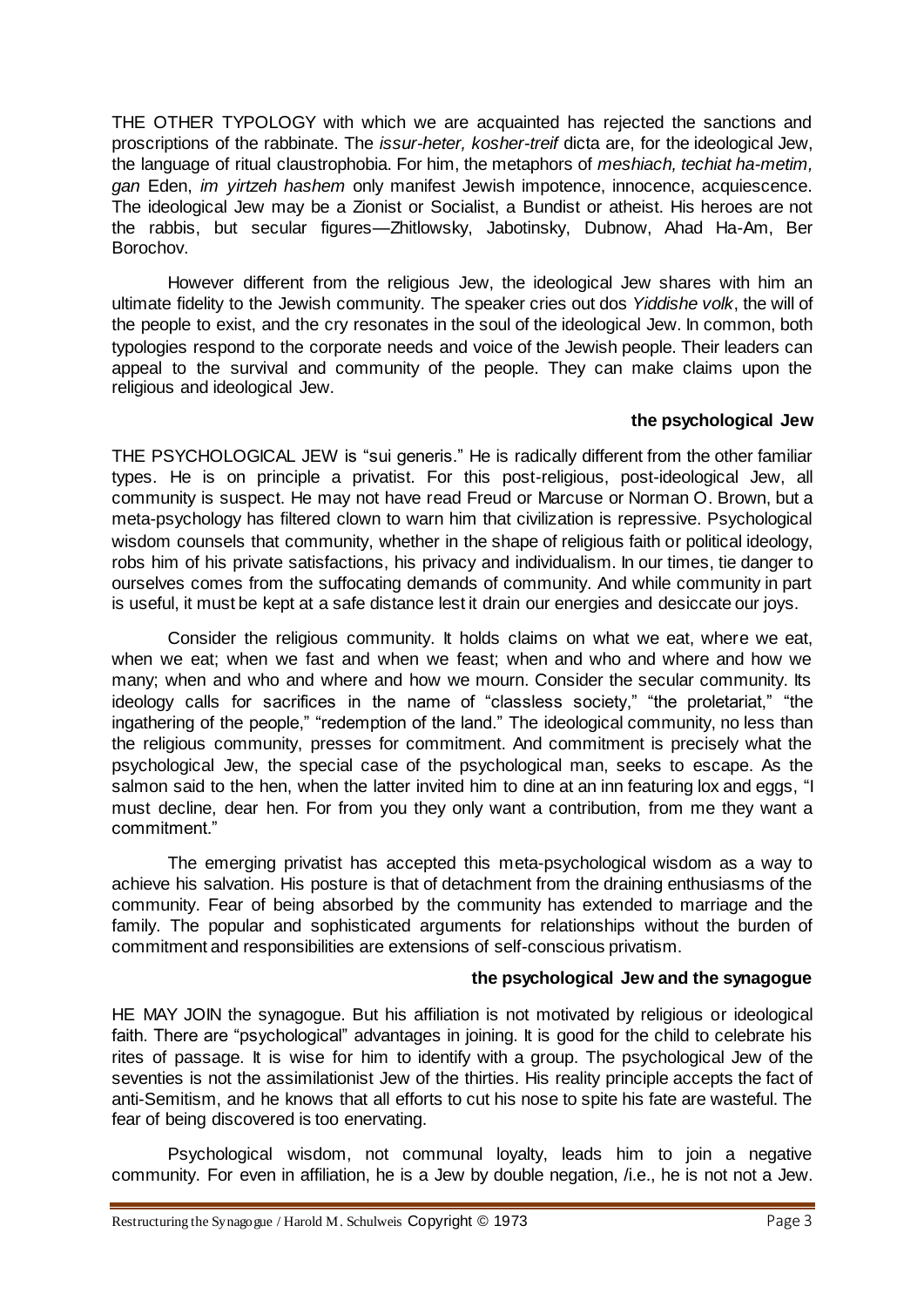He is not a believer and not an atheist. He is not a Zionist and not an assimilationist. He is neither a Jewish loyalist nor is he vulnerable to conversion. His style is that of deconversion. He defuses all passionate attachments. His peculiar toleration of all is a consequence of his refusal to take any single option seriously enough to live it out "with all your heart and all your soul and all your might." Passion for communal causes, religious or secular, is anathema.

Sigmund Freud; the paradigmatic psychological Jew, considered conversion from Judaism in order to avoid the "cumbersome" Jewish wedding ceremony. He was dissuaded from such an act by his friend Breuer with two major words out of the vocabulary of privatism: *zu compliziert* (Too complicated). One must somehow disentangle oneself from the web of communal commitments while living within society. There is an art of disrelating even in the heart of the institutions of community.

### **privatizing the synagogue**

INADVERTANTLY, for he is no passionate champion of causes, the psychological Jew manages to privatize the synagogue. Ineluctably, the character of the synagogue, its programs, educational philosophy, ethical action, the role of its professional leaders are shaped in the image of the psychological Jew. Illustrative of that transformation is the modern phenomenon of the Shabbat *minchah* Bar Mitzvah. The request to have the Bar Mitzvah at five P.M. is not motivated by the parent's affection for the plaintive melody of *atah echad v'shimcha echad*. He knows that his son will have no *haftarah* to chant, but more important to him he knows that it will be "his" Bar Mitzvah. The congregation will not attend, only "his" guests. Who needs the witness of the community at this private affair? Who needs the, expense of a Kiddush for the "free-loaders?" He will have "his" rabbi and "his" cantor all to himself, and this private use of the *klay kodesh* (Jewish religious professionals) is of paramount import to the congregant. The psychological Jew is reluctant to share the rabbi with others.

At the hotel reception, the psychological Jew finds no anomaly in serving shrimp or bacon hors d'oeuvres. From his perspective, the entire celebration is a private affair. He will provide for the rabbi and his wife a special plate of tuna. (I am not critical of tuna fish. I predict, however, that Conservative rabbis will go down in medical history as possessing the highest mercury count in our population.) The treatment of the rabbi is most assuredly not intended to mark disrespect. It is simply an outgrowth of the psychological Jew's refusal to view the rabbi as a representative of the Jewish community. He has become a private man engaged for private purposes. He has been transfigured into a ritual maitre d', a master of ceremonies.

Whatever the psychological Jew touches falls apart into private pieces. He will be indignant at the synagogue's public stand on almost all social issues. Whether the stand is endorsed by boards of rabbis, synagogue councils, Jewish committees and congresses, his argument echoes the depth of his privatist outlook: "no one can speak for me." And he can speak for no one. He recognizes no collective wisdom or corporate-voice, because he has rejected community. He may insist that taking a public stand will split the congregation. From my perspective, however, the psychological Jew is fragmenting the Jewish community into unrelated, unrelating entities.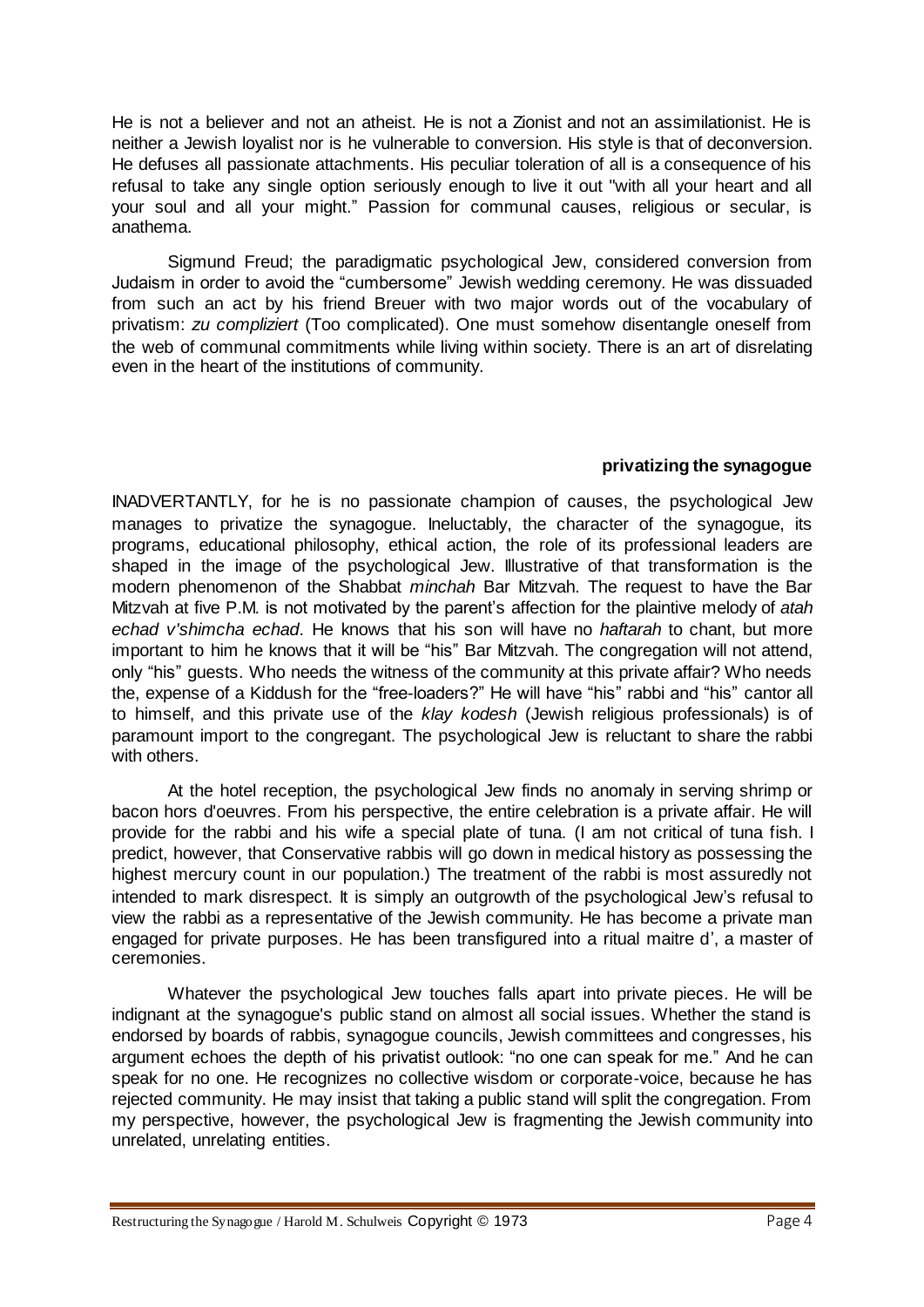The rabbi then is addressing not a Jewish congregation but an audience of Jews. He commits "a fallacy of composition" who assumes that an assembly of Jews is a Jewish assembly. A congregation is made up of people who share experiences and values which transcend their private perceptions. An audience is comprised of separate egos who have come together for reasons of their own and dissolve into discrete bodies after the event is over.

The rabbi is faced with a profound *mechitza* between one affiliate and another. The empirical test of the segregated pew is tragicomically witnessed on the Day of Reconciliation. To sit in a seat which is ticketed to another, to pick up a synagogue Mahzor from another's lectern is to experience the primal howl of the "territorial imperative."

The complaint that the synagogue is cold and irrelevant will not be answered from the pulpit and not from the seminary. We are at a station of Jewish life, faced with an emerging character ideal, in which needed theological reconstruction, ritual innovation and liturgical creativity are nevertheless embarrassingly premature. Without the matrix of community, one cannot speak of peoplehood or of the wisdom, ethics and aspirations of that people. Without the concreteness of inter-personal relationship, the rhetoric of I-thou dialogue between man and man and between God and man is vacuous. At best, Judaism turns into a meta-language, a way of speaking.

#### **the task of the new synagogue**

THE PRIMARY TASK on the agenda of the synagogue is the humanization and personalization of the temple. To overcome the interpersonal irrelevance of synagogue affiliation is a task prior to believing and ritual behaving. To experience true belonging is an imperative prerequisite for the cultivation of religious and moral sensibilities. To read in Professor Leonard Fein's two and a half year study of Reform congregations that "friendship patterns do not appear to play a leading part in the determination of temple membership" is a tragic condition which cannot be compensated for by the most relevant of sermons and services. That sixty per cent of the adult respondents in the study reported that they have very few friends, if any, in the temple, is a sobering revelation.

The Gerer Rebbe was appalled at his Hasidim who did not know what had happened to one of their peers. "You study together, and pray together, and celebrate your festivals together and you don't know if he is sick or well?" To adapt, the Gerer's concern to our own—if our congregants do not know each other, mean little to each other—can we expect them to pray together, to learn together, to act together?

## **the shadow of the psychological Jew**

THE PSYCHOLOGICAL JEW, like the religious and ideological Jew, does not exist in a vacuum. Each typology has his non-Jewish counterpart. The general literature abounds with the cries of loneliness, anomie and alienation which haunt the footsteps of the psychological man. Psychological man has outshrewded himself. Privatism has soured into isolation; individualism into a cage of solitary confinement; cool, analytic detachment into numb affectlessness. The children of the psychological man have begun to openly reject the insularity of the privatist and to search for some sense of community. The hidden hunger for relationship, for the celebratory and affective is shyly repressed by the psychological man. But here and again, in the flirtations with encounter and sensitivity groups, one discovers evidence of a deeply felt need for community.

If the exhaustion of the life style of psychological man is correctly read, we have a new opportunity to restructure the synagogue and to offer the searching Jew a community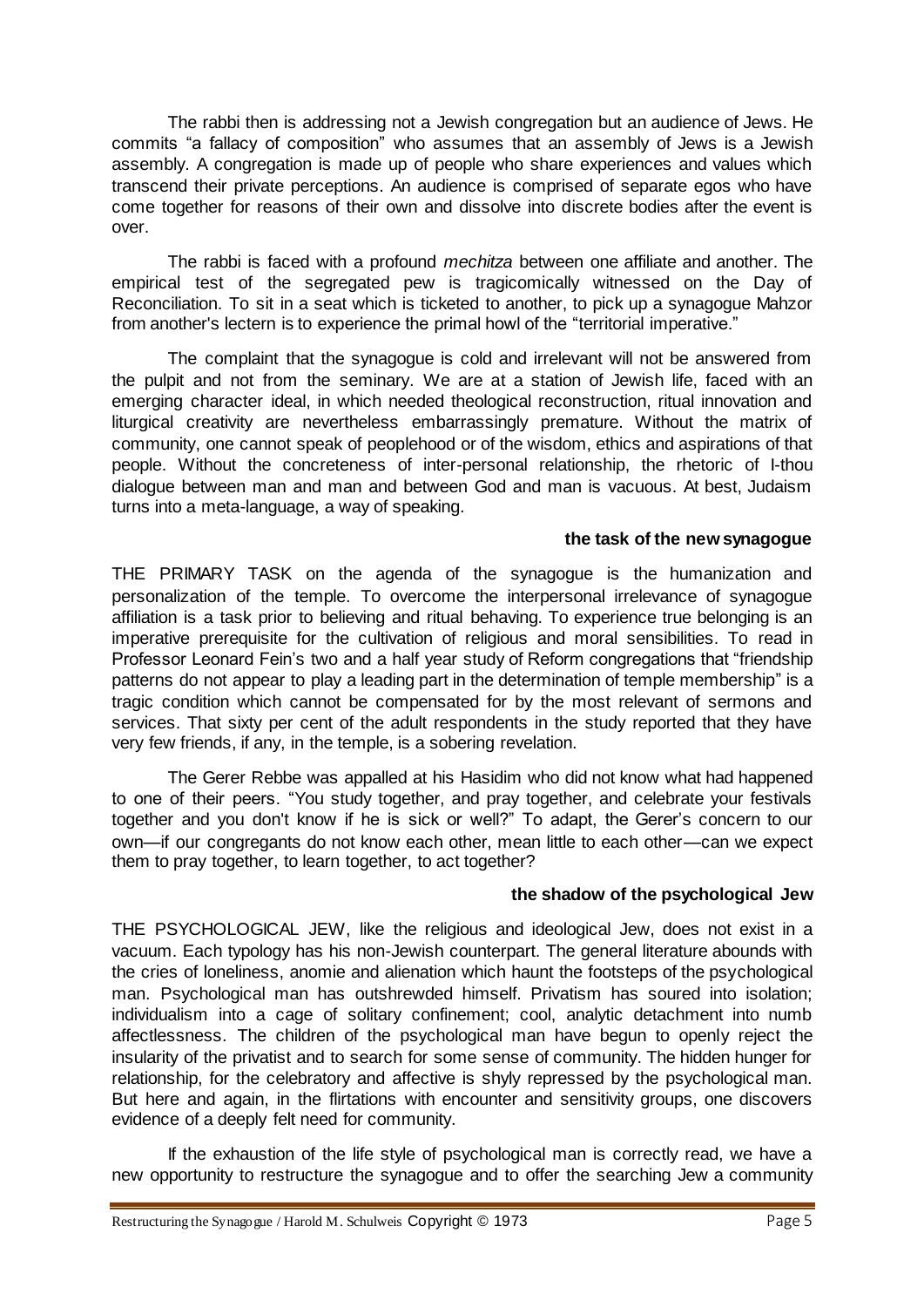which yet does not ignore his autonomy. For he will not return to the pseudo-community of the establishment synagogue. He will not be bound-by mailing lists, raffles, public lectures, pulpit-centered services or professional-centered celebrations of the *gesellschaft*.

We are challenged to decentralize the synagogue and deprofessionalize Jewish living so that the individual Jew is brought back into a circle of shared Jewish experience. My experience with the havurazation of the synagogue strengthens my conviction that we can help the psychological Jew meet his genuine needs for autonomy and help overcome his depersonalization by providing a way towards authentic community. I see one of the major functions of the synagogue to be that of the shadchan—bringing together separate, lonely parties into *havurot*. In our congregation, a *havurah* is comprised of a minyan of families who have agreed to meet together at least once a month to learn together, to celebrate together and hopefully to form some surrogate for the eroded extended family.

## **philosophy and method in forming havurot**

Tim How, WHERE AND WHEN of *havurah* formation is not simply a matter of mechanics. They are informed by a philosophy. The questionnaire which is sent to each member seeks to determine such matters as the interests of the family and the age and number of the children. While our philosophy of pluralism encourages each group to discover its own chemistry, its own pace, we set as ideal a *havurah* with a balance of social, cultural and celebratory ingredients. We have found that children are flesh and blood ties which, in many instances, shape the character and concerns of the *havurah*.

Where shall the *havurah* meet? Location is important. We forever meet in board rooms, conference rooms, classrooms, social halls. But our homes are off-limits, the private domain not to be penetrated by others. Members of synagogue committees, men and women who have worked and worshipped together for decades, have never entered each others' homes. The ethic of privatism has erected tall fences to keep all others out. Yet it is within the ambience of the home that we gain personal insight into the personality and uniqueness of the other.

What shall we discuss? Who will be our teacher? The synagogue, ever responding to the demands of the psychological Jew, has become a caterer in all things. It provides him with topics, lectures, books and lecturers. Consequently, the congregants have become increasingly passive and dependent upon the professional in all things. They are helpless without experts. But after attending hundreds of lectures, symposia, sermons, panel discussions, forums—how is it that so little seems to stick?

Seals are fed by caretakers who throw out fish which are gulped down whole. Nothing is chewed, assimilated, digested. Men and women are not seals. They will not learn by being fed. They will not learn until they themselves teach. In the *havurah*, each family takes it upon himself to prepare to lead a discussion on some matter of concern which the group has decided upon.

We lift a page from Franz Rosenzweig's *freies judisches lehrhaus* in Frankfurt. He knew Jewish learning, for most modern' Jews, cannot start from a knowledge of Torah and then lead from there into life. The directions the other way around. From life as it is experienced, with all its doubts and fears, back to the center. For such learning "he is most apt who brings with him the maximum of what is alien . . . not the mere specializing in Jewish matters . . . (but) the one who is groping his way home."

What shall the *havurah* study? Let them begin with themselves; with their uncertainties and disbeliefs and dreams of Judaism. Let them pierce through the false outer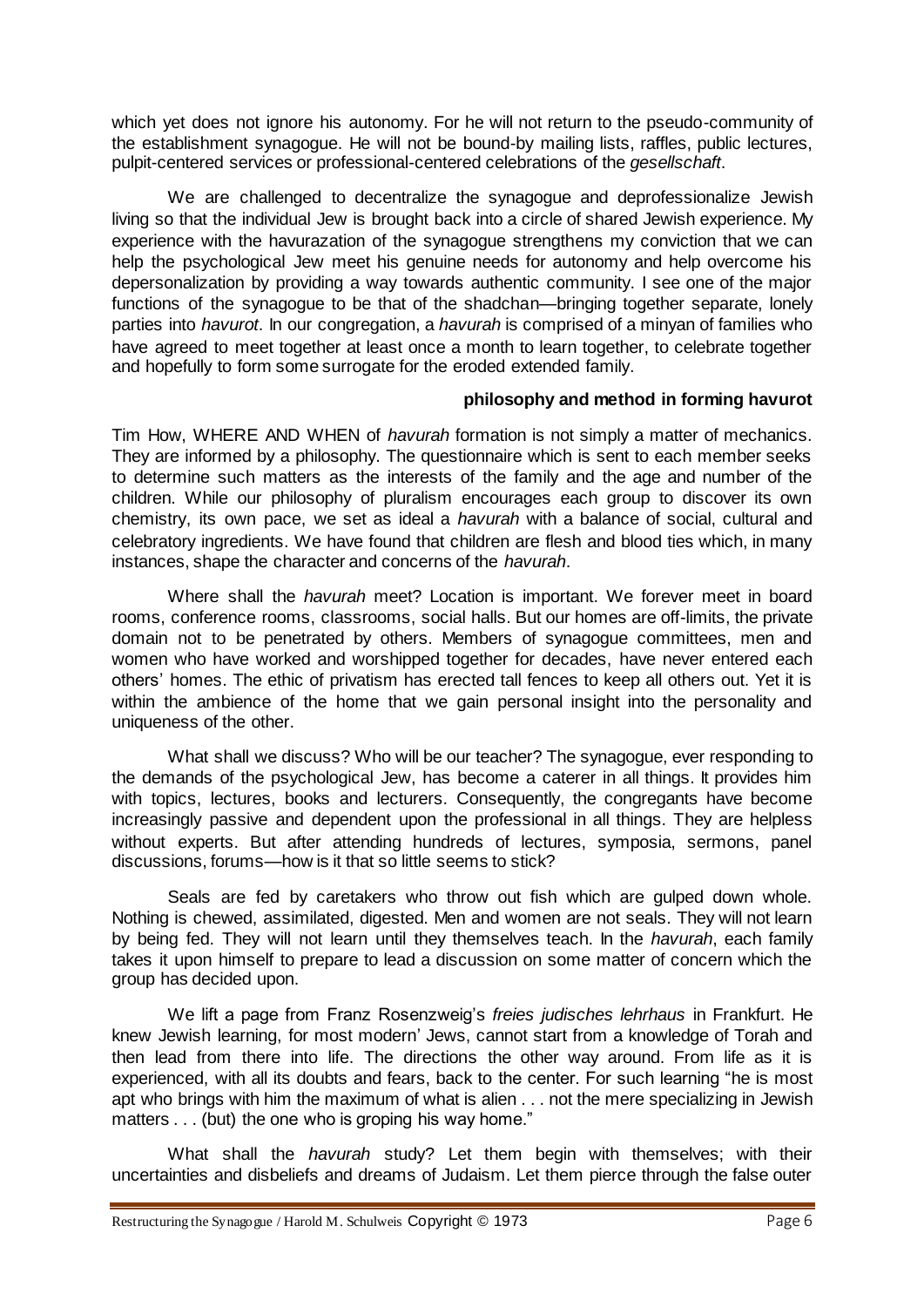conformity in which all believe, all practice and all enjoy Judaism. Such external compliance is no blessing. Theirs is a satisfaction borne of small expectation.

Rosenzweig did not take Jewish experts to teach at the Free Jewish School. He asked physicians and lawyers, businessmen and artists to form the faculty on the grounds that "Jewish learning includes Jewish teaching." The *havurah*, on a rotating basis, learns and teaches itself. To reach this end requires a struggle against a variety of fears. People are afraid of revealing their not knowing or their not believing or their not behaving. They choose muteness and revel in the experts' articulateness. Such diffidence must be overcome. The motto of the *havurah* must be the obverse of the instruction of the Hagadah: "Though we, all of us, are not all wise and do not know, and do not understand the entire Torah, it is our Mitzvah to start learning." I can testify to some remarkable self discoveries of insight and intelligence by *haverim* consequent to breaking down the obstacles of false shyness by the group.

The stone of fear and shame has dammed up all kinds of sensitivities and intuitions in our laymen. The rabbi may release that lay energy by refusing to play the part of the ubiquitous, omniscient authority. He will provide the group with bibliographies, essays, articles, propose themes for discussion but he will not be their cultural vicar. We will see later that the same resistance to their initial calls for the rabbi to be the ritual vicar can be better managed within the context of the *havurah*.

The involvement of the *havurah* in self-growth brings them to the rabbi with different requests. They have been discussing abortion or capital punishment, the Bible or the rites of passage, and have come up against certain obdurate problems. Here is where the rabbi's sermon may become a contemporary responsum. The sermon need no longer be the Rabbi's mind-reading of questions the congregant may be asking but a dialogic response to *havurah* inquiries seriously posed.

The adult education program similarly promises to be more than a smorgasbord of speakers. It can reflect the needs and wants of the *havurot*. The author invited to speak will have his book studied by the *havurah* so that when he lectures they will listen differently and he, if he is informed beforehand that he has been read, will lecture differently.

#### **the celebratory havurah**

THE HAVURAH is no book club. Cerebration must not eclipse celebration. The *havurah* must be encouraged to celebrate the rhythm of the Jewish calendar. From the pulpit I have never succeeded in getting many of my congregants to build a Succah. The *havurah* has succeeded. One needs the encouragement and help of other families and the goal of a family dinner in the Succah to motivate such activity. I know what it means for children to see ten Jewish males with hammers and nails and saws helping to build a Succah; for children to see their mothers gather flowers and fruit to decorate the Succah; to see Jews celebrating life without the rabbi and outside the synagogue but in one's own backyard.

These past Passovers since the formation of the *havurot*, have further demonstrated to me that theological seriousness requires an existential matrix. Formerly, it was I who planned the Seder for others, I who decided which Haggadah to use, to include or delete the ten plagues or the narration of Moses' life or "Pour out Thy wrath upon the nations." They, the laity only came and sat and ate and listened. And even when they came to the synagogue to hear me discuss the theological issues at stake in preparing for a Seder, Passover was my problem and the excitement of making a decision was all mine. These past years, when many of the *havurot* plan their own Sedarim, they began to wrestle with the Haggadah and with the decision to add and delete. Out of the need to know the songs of the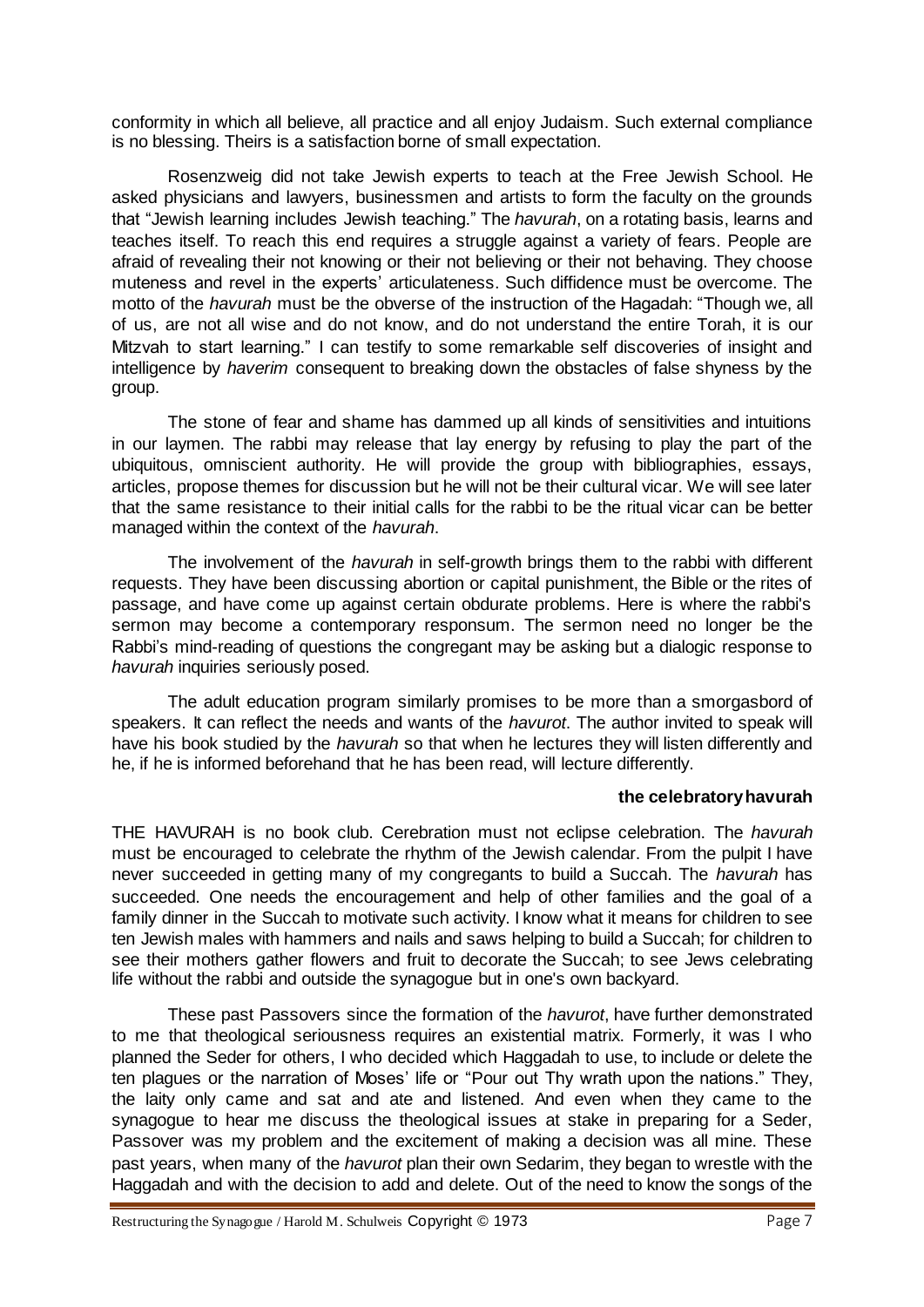Seder, there emerged the professional preparation of a Passover cassette of songs and commentary. The *havurah* has taught itself to sing. At *p'tach lo*. The cantor's task is to open their mouths in song.

### **the personal dimension within the havurah**

A MEMBER OF THE HAVURAH has moved into a new home. Who will officiate at the *hanukat ha-bayit*? The omnipresent rabbi, of course. With the emergence of the *havurah*, the joy of such Mitzvah, is shared by the *havurah*. Each family brings something to the home: salt, honey, *hallah*, wine—and they recite a psalm or write a poem of good wishes. Not the rabbi, but the new owners of the home compose a statement in which they explain to what end they wish their home to be dedicated. The rabbi may be more eloquent, but nothing can substitute for a statement which comes out of the natural and personal sentiment of the participants.

Is the rabbinate rendered superfluous? Is the rabbi needed less with the rise of the *havurah*? On the contrary. The rabbi becomes important to Ito the community only when the community itself shares his interests and participates in the sancta of our tradition. The "Jewish distance" between the rabbi and the psychological Jew made the rabbi indispensable as a functionary, but insignificant as a guide. He is needed everywhere but only to do that which others cannot or care not to do for themselves. It is a noble saying which declares that nine rabbis do not make up a minyan, but ten laymen do. But we who have often arrived at the crowded homes of mourners have painfully observed the muteness of the assembly of Jews who come to life only with the rabbi's presence and ritual competence; de facto, ten laymen do not necessarily comprise a minyan.

# **the extended family**

IT IS BY Now axiomatic that the modern family has shrivelled to a nucleus of two plus a child or children. In increasing numbers, the *havurot* have begun to share personal experiences and to demonstrate the kind of concern for each other once associated with the extended family. I think, for example, of the Bar Mitzvah which one *havurah* catered itself. They were discontented with the impersonalism of the commercial maitre d', the canned "traditional" candlelight ceremonies conducted by the hired band leader, and the like. They resolved to help celebrate the Bar Mitzvah of one of their *havurah* families. They brought the dishes of food, the wines and flowers; and on the Shabbat, the two families of the *havurah* participated in the service, shared the pulpit and were very much an extended *mishpacha*.

There was a death in the *havurah*. The widow had few members of the family around her; most were back East. I saw who was at the funeral, who took care of the children during the black week of the shivah. The widow remained within the *havurah* and it is the *havurah* who "made the widow's heart to leap with joy."

We can no longer depend alone upon temple committees to visit the sick or comfort the bereaved. With the best of intentions, committee members of *bikkur holim* and *nichum avelim* rarely know the sick they visit or the bereaved they mean to comfort. It is different with the members of your *havurah*. The burden of pastoral visitations falls upon the rabbi alone. I recall visiting a woman in the hospital who complained that though she had been affiliated with the temple for over a decade, no one had visited her throughout her three week stay at the hospital. "But I am here," I answered. "I mean no disrespect, rabbi," she replied, "but you are not the congregation." She would, I am certain, have had no cause for her justifiable complaint had the *havurah* been in existence and had she been part of a *havurah*.